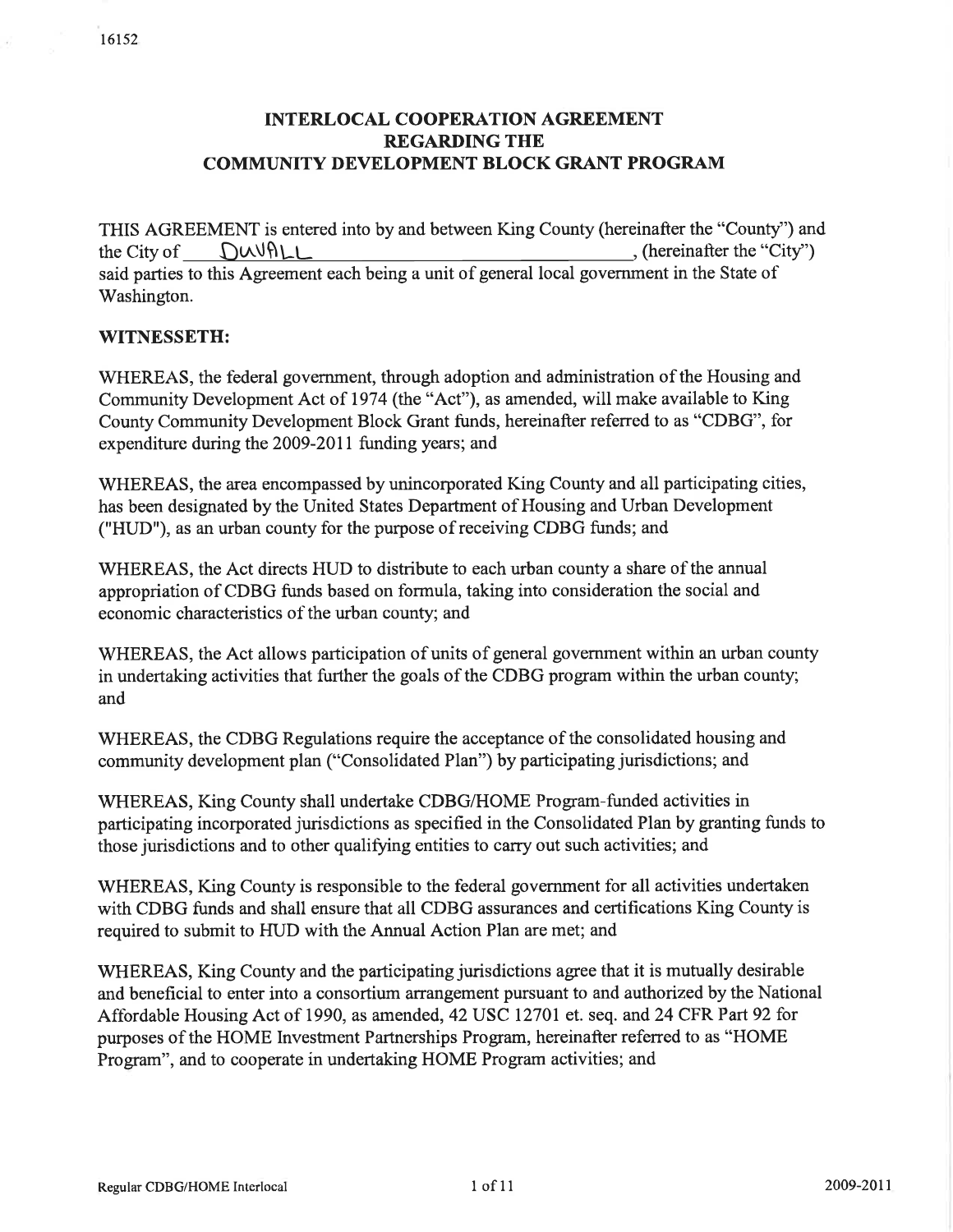WHEREAS, King County and the participating jurisdictions are committed to targeting CDBG and HOME Program funds to ensure benefit for very low to moderate-income persons as defined by HUD; and

WHEREAS, King County and the participating jurisdictions recognize that needs of very low to moderate-income persons may cross jurisdictional boundaries and therefore can be considered regional and sub-regional needs as well as local needs; and

WHEREAS, King County, in conjunction with the participating jurisdictions, must submit an Annual Action Plan to HUD, which is a requirement to receive CDBG funds; and

WHEREAS, the purpose of this Interlocal Cooperation Agreement, entered into pursuant to and in accordance with the State Interlocal Cooperation Act, RCW Chap. 39.34, is to form an urban county consortium, ("Consortium"), for planning the distribution and administration of CDBG, HOME Program, and other federal funds received on behalf of the Consortium from HUD, and for execution of activities in accordance with and under authority of the Act:

NOW, THEREFORE, IN CONSIDERATION OF THE FOREGOING CIRCUMSTANCES AND IN CONSIDERATION OF THE MUTUAL PROMISES CONTAINED HEREIN, IT IS AGREED THAT:

#### I. GENERAL AGREEMENT

King County and participating jurisdictions agree to cooperate to undertake, or assist in undertaking, activities which further the development of viable urban communities, including the provision of decent housing and a suitable living environment and expanding economic opportunities, principally for persons of low- and moderate income, through community renewal and lower income housing assistance activities, funded from annual CDBG and HOME Program funds from federal Fiscal Years 2009, 2010 and 2011 appropriations, from recaptured funds allocated in those years, and from any program income generated from the expenditure of such funds.

#### GENERAL DISTRIBUTION OF FUNDS II.

The annual distribution of CDBG and HOME Program funds for the King County urban county Consortium shall be governed by the following provisions:

A. The amount needed for administration of the Consortium's CDBG, HOME Program and related federal programs that benefit the Consortium shall be reserved by the County. This amount (hereinafter referred to as the "Administrative Setaside") is contingent upon review by the Joint Recommendations Committee ("JRC"), as provided in Section IV, and approval by the Metropolitan King County Council, as provided by Section V. To the extent that is reasonable and feasible, the County and the Committee shall strive to ensure that some portion of the allowable 20 percent of CDBG for planning and administration remains available for the purposes outlined in II. D. below.